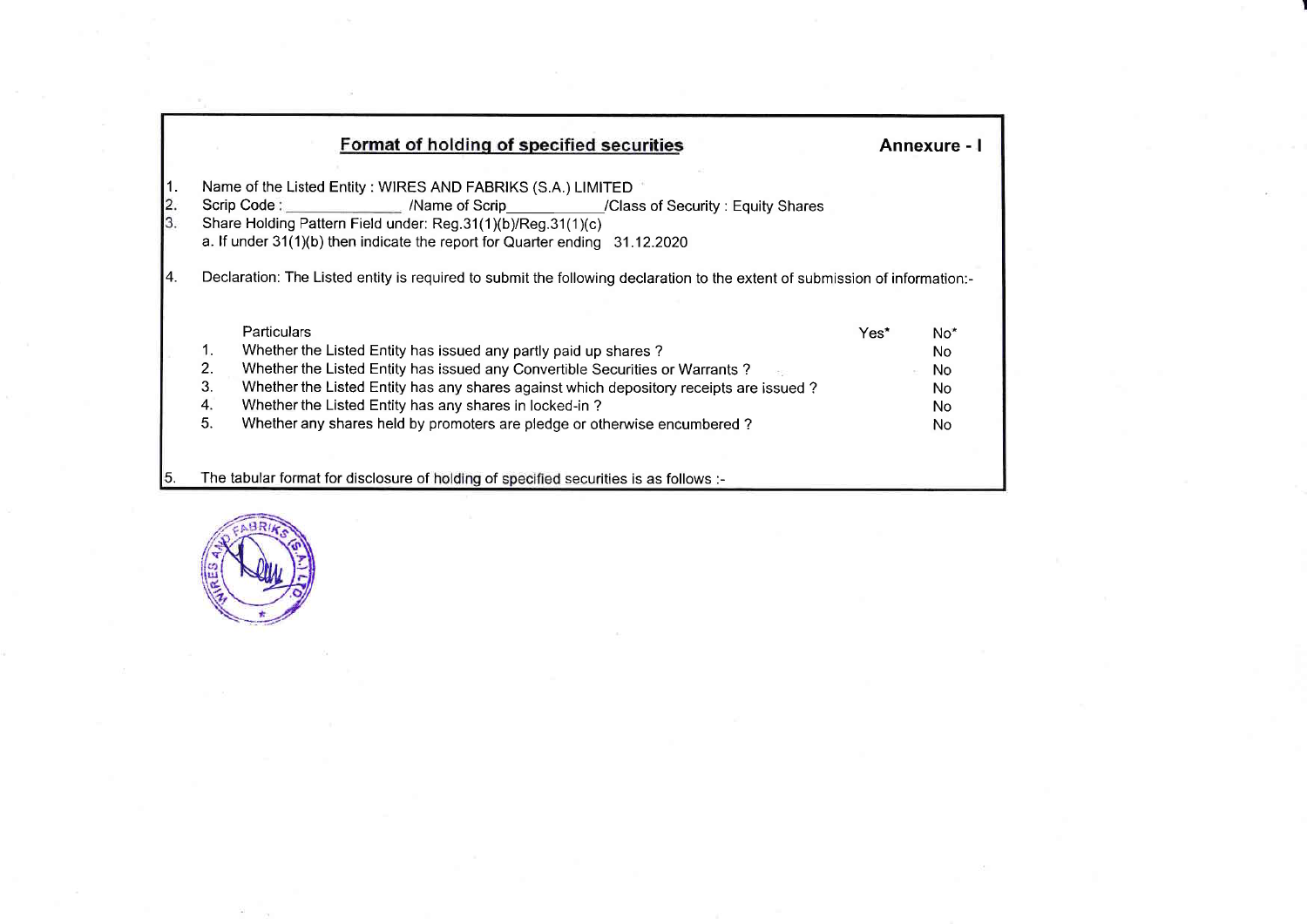|                   | Table I - Summary Statement holding of specified securities |                            |                                                                            |                                              |                                     |                                                         |                                                                                  |                                                                    |      |            |                           |                                                       |                                                                                                                                                                        |            |                                   |                                                               |                                   |                                                              |
|-------------------|-------------------------------------------------------------|----------------------------|----------------------------------------------------------------------------|----------------------------------------------|-------------------------------------|---------------------------------------------------------|----------------------------------------------------------------------------------|--------------------------------------------------------------------|------|------------|---------------------------|-------------------------------------------------------|------------------------------------------------------------------------------------------------------------------------------------------------------------------------|------------|-----------------------------------|---------------------------------------------------------------|-----------------------------------|--------------------------------------------------------------|
| Categor<br>(1)    | Category of shareholder<br>(II)                             | shareholde<br>rs.<br>(III) | Nos. of No. of fully paid No. of partly No. of shares<br>up equity<br>(IV) | paid-up<br>shares held equity shares<br>held | underlying<br>Depository<br>Receipt | Total nos.<br>shares held<br>$(VII) =$<br>(IV)+(V)+(VI) | Shareholding<br>as a % of<br>total no. of<br>shares<br><i><b>fcalculated</b></i> |                                                                    |      | ( X )      |                           | Underlying<br>convertible<br>securities<br>(Including | Number of Voting Rights held in each class of securities No. of Shares Shareholding as Number of Locked in shares<br>a % assuming<br>full conversion<br>of convertible | (XH)       |                                   | Number of Shares pledged<br>or otherwise encumbered<br>(XIII) |                                   | Number of equity<br>shares held in<br>dematerialized<br>form |
|                   |                                                             |                            |                                                                            | (V)                                          | (VI)                                |                                                         | as per<br><b>SCRR, 1957)</b><br>(VIII) As a %                                    | <b>No. of Voting Rights</b><br>Class eg: Eq.   Class eg:y<br>Total |      |            | Total as a %<br>$(A+B+C)$ | Warrants)<br>(X)                                      | securities (as a<br>percentage of<br>diluted share                                                                                                                     | No.<br>(a) | As a % of<br>total Shares<br>held | No.<br>(a)                                                    | As a % of<br>total Shares<br>held | (XIV)                                                        |
|                   |                                                             |                            |                                                                            |                                              |                                     |                                                         | of $(A+B+C2)$                                                                    |                                                                    |      |            |                           |                                                       | capital)<br>$(XI)= (VII)+ (X) as$<br>a % of (A+B+C)                                                                                                                    |            | (b)                               |                                                               | (b)                               |                                                              |
|                   |                                                             |                            |                                                                            |                                              |                                     |                                                         |                                                                                  |                                                                    |      |            |                           |                                                       |                                                                                                                                                                        |            |                                   |                                                               |                                   |                                                              |
| (A)               | Promoter & Promoters Group                                  | 15.00                      | 2286356.00                                                                 | 0.00                                         | 0.00                                | 2286356.00                                              | 74.81                                                                            | 2286356.00                                                         | 0.00 | 2286356.00 | 74.81                     | 0.00                                                  | 74.81                                                                                                                                                                  | 0.00       | 0.00                              | 0.00                                                          | 0.00                              | 2286356.00                                                   |
| $\frac{(B)}{(C)}$ | Public                                                      | 3207.00                    | 769894.00                                                                  | 0.00                                         | 0.00                                | 769894.00                                               | 25.19                                                                            | 769894.00                                                          | 0.00 | 769894.00  | 25.19                     | 0.00                                                  | 25.19                                                                                                                                                                  | 0.00       | 0.00                              | 0.00                                                          | 0.00                              | 632758.00                                                    |
|                   | Non Promoter-Non Public                                     | 0.00                       | 0.00                                                                       | 0.00                                         | 0.00                                | 0.00                                                    | 0.00                                                                             | 0.00                                                               | 0.00 | 0.00       | 0.00                      | 0.00                                                  | 0.00                                                                                                                                                                   | 0.00       | 0.00                              | 0.00                                                          | 0.00                              | 0.00                                                         |
| (C1)              | Shares underlying DRs                                       | 0.00                       | 0.00                                                                       | 0.00                                         | 0.00                                | 0.00                                                    | 0.00                                                                             | 0.00                                                               | 0.00 | 0.00       | 0.00                      | 0.00                                                  | 0.00                                                                                                                                                                   | 0.00       | 0.00 <sub>l</sub>                 | 0.00                                                          | 0.00                              | 0.00                                                         |
| (C2)              | Shares held by Employee Trust                               | 0.00                       | 0.00                                                                       | 0.00                                         | 0.00                                | 0.00                                                    | 0.00                                                                             | 0.00                                                               | 0.00 | 0.00       | 0.00                      | 0.00                                                  | 0.00                                                                                                                                                                   | 0.00       | 0.00                              | 0.00                                                          | 0.00                              | 0.00                                                         |
|                   | $Total: =$                                                  | 3222.00                    | 3056250.00                                                                 | 0.00                                         | 0.00                                | 3056250.00                                              | 100.00                                                                           | 3056250.00                                                         | 0.00 | 3056250.00 | 100,00                    | 0.00                                                  | 100.00                                                                                                                                                                 | 0.00       | 0.00                              | 0.00                                                          | 0.00                              | 2919114.00                                                   |
|                   | Actual Holder->                                             | 3354.00                    |                                                                            |                                              |                                     |                                                         |                                                                                  |                                                                    |      |            |                           |                                                       |                                                                                                                                                                        |            |                                   |                                                               |                                   |                                                              |

 $\sim$ 



 $\langle \Delta \rangle$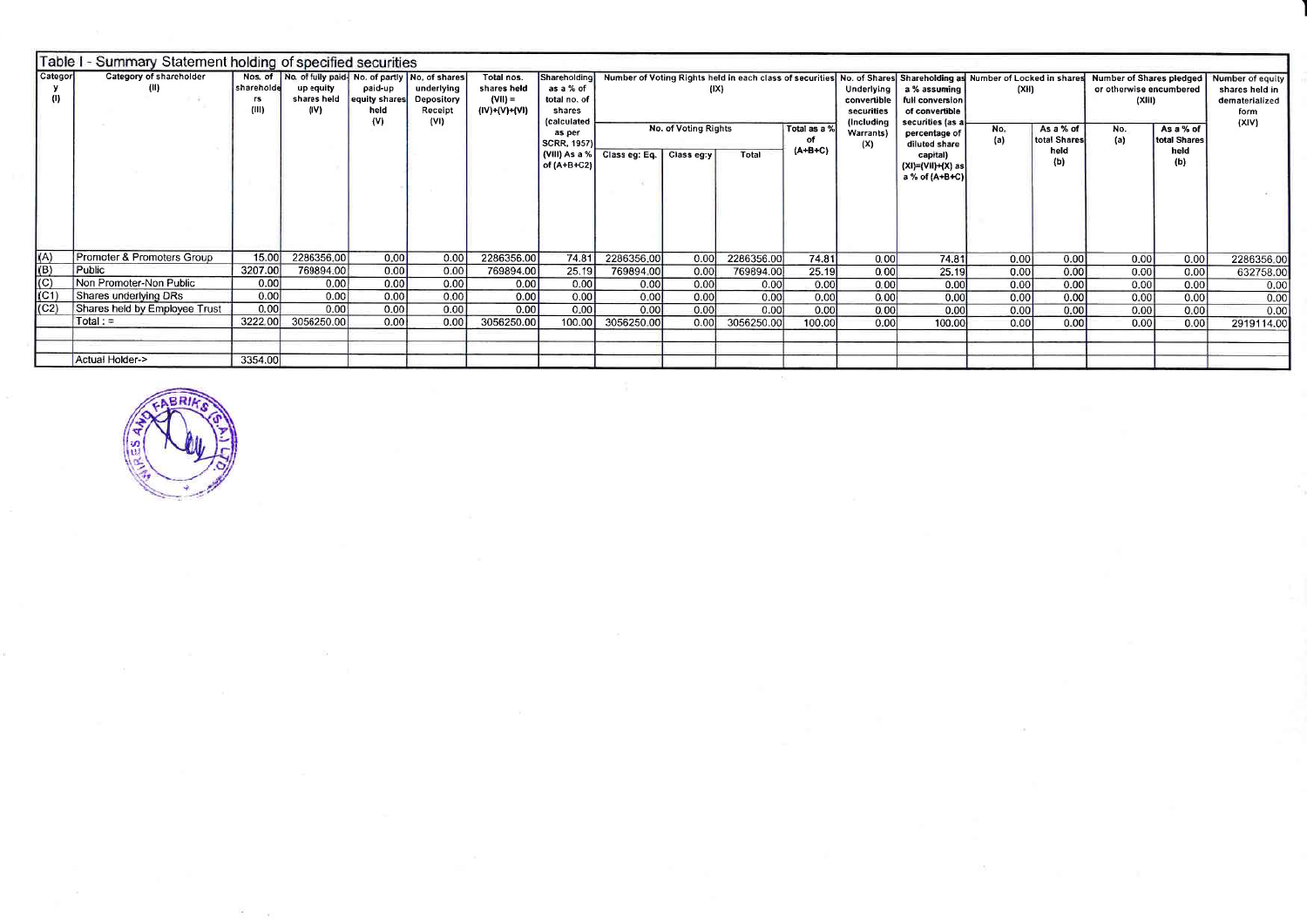|      | Table II - Statement showing shareholding pattern of the Promoter and Promoter Group |             |                                  |                                                    |                                                          |                                                                  |                                                                   |                                                                |                                                          |                 |            |                  |                                                                                       |                                                                                                           |                                     |                           |                                                               |                           |                                                                       |
|------|--------------------------------------------------------------------------------------|-------------|----------------------------------|----------------------------------------------------|----------------------------------------------------------|------------------------------------------------------------------|-------------------------------------------------------------------|----------------------------------------------------------------|----------------------------------------------------------|-----------------|------------|------------------|---------------------------------------------------------------------------------------|-----------------------------------------------------------------------------------------------------------|-------------------------------------|---------------------------|---------------------------------------------------------------|---------------------------|-----------------------------------------------------------------------|
|      | Category & Name of shareholders<br>(1)                                               | PAN<br>(11) | Nos. of<br>shareholders<br>(III) | No. of fully paid-up<br>equity shares held<br>(IV) | No. of partly<br>paid-up<br>aquity shares<br>held<br>(V) | Nos, of<br>shares<br>underlying<br>Depository<br>Receipt<br>(VI) | Total nos, shares Shareholding<br>held<br>$(VII) = (IV)+(V)+(VI)$ | % calculated<br>as per SCRR<br>1957<br>As a % of<br>$(A+B+C2)$ | Number of Voting Rights held in each class of securities |                 | (IX)       |                  | No. of Shares<br>Underlying<br>Outstanding<br>convertible<br>securities<br>(Including | Shareholding as<br>a % assuming<br>full conversion<br>of convertible<br>securities (as a<br>percentage of | Number of Locked in shares<br>(X  ) |                           | Number of Shares pledged or<br>otherwise encumbered<br>(Xiii) |                           | Number of equity<br>shares held in<br>dematerialized<br>form<br>(X V) |
|      |                                                                                      |             |                                  |                                                    |                                                          |                                                                  |                                                                   | (VIII)                                                         | No. of Voting Rights<br>of Total                         |                 |            | Total as a °     | Warrants)<br>(X)                                                                      | diluted share<br>capital)                                                                                 | No.<br>(a)                          | As a % of<br>total Shares | No.<br>$\left( a\right)$                                      | As a % of<br>total Shares |                                                                       |
|      |                                                                                      |             |                                  |                                                    |                                                          |                                                                  |                                                                   |                                                                | Class<br>(Eq)                                            | Class<br>(eg:y) | Total      | Voting<br>rights |                                                                                       | $(X) =$<br>VII)+(X) as a %<br>$(A+B+C)$                                                                   |                                     | held<br>(b)               |                                                               | held<br>(b)               |                                                                       |
|      | $(1)$ INDIAN:                                                                        |             |                                  |                                                    |                                                          |                                                                  |                                                                   |                                                                |                                                          |                 |            |                  |                                                                                       |                                                                                                           |                                     |                           |                                                               |                           |                                                                       |
| l(a) | Individuals / HUF                                                                    |             |                                  |                                                    |                                                          |                                                                  |                                                                   |                                                                |                                                          |                 |            |                  |                                                                                       |                                                                                                           |                                     |                           |                                                               |                           |                                                                       |
|      | SHAILJA KHAITAN                                                                      | AFLPK3795C  |                                  | 100.00                                             | 0.00                                                     | 0.00                                                             | 100.00                                                            | 0.00                                                           | 100.00                                                   | 0.00            | 100.00     | 0.00             |                                                                                       |                                                                                                           |                                     |                           |                                                               |                           |                                                                       |
|      | KISHAN KUMAR KHAITAN                                                                 | AFWPK4315F  |                                  | 100.00                                             | 0.00                                                     | 0.00                                                             | 100.00                                                            | 0.00                                                           | 100.00                                                   | 0.00            | 100.00     | 0.00             | 0.00<br>0.00                                                                          | 0.00<br>0.00                                                                                              | 0.00<br>0.00                        | 0.00<br>0.00              | 0.00<br>0.00                                                  | 0.00<br>0.00              | 100.00<br>100.00                                                      |
|      | RANJANA KHAITAN                                                                      | AGFPK0300A  |                                  | 100.00                                             | 0.00                                                     | 0.00                                                             | 100.00                                                            | 0.00                                                           | 100.00                                                   | 0.00            | 100.00     | 0.00             | 0.00                                                                                  | 0.00                                                                                                      | 0.00                                | 0.00                      | 0.00                                                          | 0.00                      | 100.00                                                                |
|      | <b>DEVESH KHAITAN</b>                                                                | AGVPK4801G  |                                  | 100.00                                             | 0.00                                                     | 0.00                                                             | 100.00                                                            | 0.00                                                           | 100.00                                                   | 0.00            | 100.00     | 0.00             | 0.00                                                                                  | 0.00                                                                                                      | 0,00                                | 0.00                      | 0.00                                                          | 0.00                      | 100.00                                                                |
|      | PARUL KHAITAN                                                                        | AHNPB6814D  |                                  | 100.00                                             | 0.00                                                     | 0.00                                                             | 100.00                                                            | 0.00                                                           | 100.00                                                   | 0.00            | 100.00     | 0.00             | 0.00                                                                                  | 0.00                                                                                                      | 0.00                                | 0.00                      | 0.00                                                          | 0.00                      | 100.00                                                                |
|      | <b>VIRAJ KHAITAN</b>                                                                 | BIJPK5665B  |                                  | 100.00                                             | 0.00                                                     | 0.00                                                             | 100.00                                                            | 0.00                                                           | 100.00                                                   | 0.00            | 100.00     | 0.00             | 0.00                                                                                  | 0.00                                                                                                      | 0.00                                | 0.00                      | 0.00                                                          | 0.00                      | 100.00                                                                |
|      | <b>REYANSH KHAITAN</b>                                                               | CCEPK7196M  |                                  | 100.00                                             | 0.00                                                     | 0.00                                                             | 100.00                                                            | 0.00                                                           | 100,00                                                   | 0.00            | 100.00     | 0.00             | 0.00                                                                                  | 0.00                                                                                                      | 0.00                                | 0.00                      | 0.00                                                          | 0.00                      | 100.0                                                                 |
|      | <b>MAHENDRA KHAITAN</b>                                                              | AFWPK4314E  |                                  | 500.00                                             | 0.00                                                     | 0.00                                                             | 500.00                                                            | 0.02                                                           | 500.00                                                   | 0.00            | 500.00     | 0.02             | 0.00                                                                                  | 0.02                                                                                                      | 0.00                                | 0.00                      | 0.00                                                          | 0.00                      | 500.00                                                                |
|      | PRANIKA KHAITAN RAWAT                                                                | AVIPK7214P  |                                  | 5000.00                                            | 0.00                                                     | 0.00                                                             | 5000 00                                                           | 0.16                                                           | 5000.00                                                  | 0.00            | 5000.00    | 0.16             | 0.00                                                                                  | 0.16                                                                                                      | 0.00                                | 0.00                      | 0.00                                                          | 0.00                      | 5000.00                                                               |
|      | VARSHITA KHAITAN RUIA                                                                | AZJPK4729L  |                                  | 5000.00                                            | 0.00                                                     | 0.00                                                             | 5000.00                                                           | 0,16                                                           | 5000,00                                                  | 0.00            | 5000.00    | 0.16             | 0.00                                                                                  | 0.16                                                                                                      | 0.00                                | 0.00                      | 0.00                                                          | 0.00                      | 5000.00                                                               |
|      | <b>DIVISHA KHAITAN</b>                                                               | BOZPK7643R  |                                  | 5000.00                                            | 0.00                                                     | 0.00                                                             | 5000.00                                                           | 0.16                                                           | 5000.00                                                  | 0.00            | 5000.00    | 0.16             | 0.00                                                                                  | 0.16                                                                                                      | 0.00                                | 0.00                      | 0.00                                                          | 0.00                      | 5000.00                                                               |
|      | $TOTAL := =$                                                                         |             | 11.00                            | 16200.00                                           | 0.00                                                     | 0.00                                                             | 16200.00                                                          | 0.53                                                           | 16200.00                                                 | 0.00            | 16200.00   | 0.53             | 0.00                                                                                  | 0.53                                                                                                      | 0.00                                | 0.00                      | 0.00                                                          | 0.00                      | 16200.00                                                              |
|      |                                                                                      |             |                                  |                                                    |                                                          |                                                                  |                                                                   |                                                                |                                                          |                 |            |                  |                                                                                       |                                                                                                           |                                     |                           |                                                               |                           |                                                                       |
| (b)  | Central Govt./State Govt.(s)                                                         |             | 0.00                             | 0.00                                               | 0.00                                                     | 0.00                                                             | 0.00                                                              | 0.00                                                           | 0.00                                                     | 0.00            | 0.00       | 0.00             | 0.00                                                                                  | 0.00                                                                                                      | 0.00                                | 0.00                      | 0.00                                                          | 0.00                      | 0.00                                                                  |
|      | Financial Institutions / Banks                                                       |             | 0.00                             | 0.00                                               | 0.00                                                     | 0.00                                                             | 0.00                                                              | 0.00                                                           | 0.00                                                     | 0.00            | 0.00       | 0,00             | 0.00                                                                                  | 0.00                                                                                                      | 0.00                                | 0.00                      | 0.00                                                          | 0.00                      | 0.00                                                                  |
|      | Any Other (specify)                                                                  |             |                                  |                                                    |                                                          |                                                                  |                                                                   |                                                                |                                                          |                 |            |                  |                                                                                       |                                                                                                           |                                     |                           |                                                               |                           |                                                                       |
|      | Bodies Corporate                                                                     |             |                                  |                                                    |                                                          |                                                                  |                                                                   |                                                                |                                                          |                 |            |                  |                                                                                       |                                                                                                           |                                     |                           |                                                               |                           |                                                                       |
|      | WIRES AND FABRIKS PVT LTD                                                            | AAACW2275J  |                                  | 100.00                                             | 0.00                                                     | 0.00                                                             | 100.00                                                            | 0.00                                                           | 100.00                                                   | 0.00            | 100.00     | 0.00             | 0.00                                                                                  | 0.00                                                                                                      | 0.00                                | 0.00                      | 0.00                                                          | 0.00                      | 100.00                                                                |
|      | W AND F MILLENNIUM MERCANTILE PVT LTD AAACW4474D                                     |             |                                  | 100.00                                             | 0.00                                                     | 0.00                                                             | 100.00                                                            | 0.00                                                           | 100.00                                                   | 0.00            | 100.00     | 0.00             | 0.00                                                                                  | 0.00                                                                                                      | 0.00                                | 0.00                      | 0.00                                                          | 0.00                      | 100,00                                                                |
|      | <b>BKM MERCANTILE LLP</b>                                                            | AAUFB6291Q  |                                  | 347642.00                                          | 0.00                                                     | 0.00                                                             | 347642.00                                                         | 11.37                                                          | 347642.00                                                | 0.00            | 347642.00  | 11.37            | 0.00                                                                                  | 11.37                                                                                                     | 0.00                                | 0.00                      | 0.00                                                          | 0.00                      | 347642.00                                                             |
|      | W & F SECURITIES PVT LTD                                                             | AAACW3213C  |                                  | 1922314.00                                         | 0.00                                                     | 0.00                                                             | 1922314.00                                                        | 62.90                                                          | 1922314.00                                               | 0.00            | 1922314.00 | 62.90            | 0.00                                                                                  | 62.90                                                                                                     | 0.00                                | 0.00                      | 0.00                                                          | 0.00                      | 1922314.00                                                            |
|      | TOTAL :===                                                                           |             | 4.00                             | 2270156.00                                         | 0.00                                                     | 0.00                                                             | 2270156.00                                                        | 74.28                                                          | 2270156.00                                               | 0.00            | 2270156.00 | 74.28            | 0.00                                                                                  | 74.28                                                                                                     | 0.00                                | 0.00                      | 0.00                                                          | 0.00                      | 2270156.00                                                            |
|      |                                                                                      |             |                                  |                                                    |                                                          |                                                                  |                                                                   |                                                                |                                                          |                 |            |                  |                                                                                       |                                                                                                           |                                     |                           |                                                               |                           |                                                                       |
|      | Mulual Fund                                                                          |             | 0.00                             | 0.00                                               | 0.00                                                     | 0.00                                                             | 0.00                                                              | 0.00                                                           | 0.00                                                     | 0.00            | 0.00       | 0.00             | 0.00                                                                                  | 0.00                                                                                                      | 0.00                                | 0.00                      | 0.00                                                          | 0.00                      | 0.00                                                                  |
|      | Trust                                                                                |             | 0.00                             | 0.00                                               | 0.00                                                     | 0.00                                                             | 0.00                                                              | 0.00                                                           | 0.00                                                     | 0.00            | 0.00       | 0.00             | 0.00                                                                                  | 0.00                                                                                                      | 0.00                                | 0.00                      | 0.00                                                          | 0.00                      | 0.00                                                                  |
|      | Others                                                                               |             | 0.00                             | 0.00                                               | 0.00                                                     | 0.00                                                             | 0.00                                                              | 0.00                                                           | 0.00                                                     | 0.00            | 0.00       | 0.00             | 0.00                                                                                  | 0.00                                                                                                      | 0.00                                | 0.00                      | 0.00                                                          | 0.00                      | 0.00                                                                  |
|      | Sub Total (A)(1)                                                                     |             | 15.00                            | 2286356.00                                         | 0.00                                                     | 0.00                                                             | 2286356.00                                                        |                                                                | 74.81 2286356.00                                         | 0.00            | 2286356.00 | 74.81            | 0.00                                                                                  | 74.81                                                                                                     | 0.00                                | 0.00                      | 0.00                                                          | 0.00                      | 2286356.00                                                            |
|      | (2) FOREIGN                                                                          |             |                                  |                                                    |                                                          |                                                                  |                                                                   |                                                                |                                                          |                 |            |                  |                                                                                       |                                                                                                           |                                     |                           |                                                               |                           |                                                                       |
|      |                                                                                      |             |                                  |                                                    |                                                          |                                                                  |                                                                   |                                                                |                                                          |                 |            |                  |                                                                                       |                                                                                                           |                                     |                           |                                                               |                           |                                                                       |
| (a)  | NRI / Foreign Individuals                                                            |             | 0.00                             | 0.00                                               | 0.00                                                     | 0.00                                                             | 0.00                                                              | 0.00                                                           | 0.00                                                     | 0.00            | 0.00       | 0.00             | 0.00                                                                                  | 0.00                                                                                                      | 0.00                                | 0.00                      | 0.00                                                          | 0.00                      | 0.00                                                                  |
| (b)  | Foreign Govt.-Promoter                                                               |             | 0.00                             | 0.00                                               | 0.00                                                     | 0.00                                                             | 0.00                                                              | 0.00                                                           | 0.00                                                     | 0.00            | 0.00       | 0.00             | 0.00                                                                                  | 0.00                                                                                                      | 0.00                                | 0.00                      | 0.00                                                          | 0.00                      | 0.00                                                                  |
| (c)  | Foreign Inst.Invst.(Fils)                                                            |             | 0.00                             | 0.00                                               | 0.00                                                     | 0.00                                                             | 0.00                                                              | 0.00                                                           | 0.00                                                     | 0.00            | 0.00       | 0.00             | 0.00                                                                                  | 0.00                                                                                                      | 0.00                                | 0.00                      | 0.00                                                          | 0.00                      | 0.00                                                                  |
|      | Foreign Portfolio Investor                                                           |             | 0.00                             | 0.00                                               | 0.00                                                     | 0.00                                                             | 0.00                                                              | 0.00                                                           | 0.00                                                     | 0.00            | 0.00       | 0.00             | 0.00                                                                                  | 0.00                                                                                                      | 0.00                                | 0.00                      | 0.00                                                          | 0.00                      | 0.00                                                                  |
|      | (e) Any Other (specify)                                                              |             |                                  |                                                    |                                                          |                                                                  |                                                                   |                                                                |                                                          |                 |            |                  |                                                                                       |                                                                                                           |                                     |                           |                                                               |                           |                                                                       |
|      | Foreign Company                                                                      |             | 0.00                             | 0.00                                               | 0.00                                                     | 0.00                                                             | 0.00                                                              | 0.00                                                           | 0.00                                                     | 0.00            | 0.00       | 0.00             | 0.00                                                                                  | 0.00                                                                                                      | 0.00                                | 0.00                      | 0.00                                                          | 0.00                      | 0.00                                                                  |
|      | Overseas Corporate Bodies                                                            |             | 0.00                             | 0.00                                               | 0.00                                                     | 0.00                                                             | 0.00                                                              | 0.00                                                           | 0.00                                                     | 0.00            | 0.00       | 0.00             | 0.00                                                                                  | 0.00                                                                                                      | 0.00                                | 0.00                      | 0.00                                                          | 0.00                      | 0.00                                                                  |
|      | Foreign Bank                                                                         |             | 0.00                             | 0.00                                               | 0.00                                                     | 0.00                                                             | 0.00                                                              | 0.00                                                           | 0.00                                                     | 0.00            | 0.00       | 0.00             | 0.00                                                                                  | 0.00                                                                                                      | 0.00                                | 0.00                      | 0.00                                                          | 0.00                      | 0.00                                                                  |
|      | Sub Total (A)(2)                                                                     |             | 0.00                             | 0.00                                               | 0.00                                                     | 0.00                                                             | 0.00                                                              | 0.00                                                           | 0.00                                                     | 0.00            | 0.00       | 0.00             | 0.00                                                                                  | 0.00                                                                                                      | 0.00                                | 0.00                      | 0.00                                                          | 0.00                      | 0.00                                                                  |
|      | Total Shareholding of Promoter and Promoter                                          |             |                                  |                                                    |                                                          |                                                                  |                                                                   |                                                                |                                                          |                 |            |                  |                                                                                       |                                                                                                           |                                     |                           |                                                               |                           |                                                                       |
|      | Group $(A) = (A)(1) + (A)(2)$                                                        |             | 15.00                            | 2286356.00                                         | 0.00                                                     | 0.00                                                             | 2286356.00                                                        |                                                                | 74.81 2286356.00                                         | 0.00            | 2286356.00 | 74.81            | 0.00                                                                                  | 74.81                                                                                                     | 0.00                                | 0.00                      | 0.00                                                          | 0.00                      | 2286356.00                                                            |
|      |                                                                                      |             |                                  |                                                    |                                                          |                                                                  |                                                                   |                                                                |                                                          |                 |            |                  |                                                                                       |                                                                                                           |                                     |                           |                                                               |                           |                                                                       |

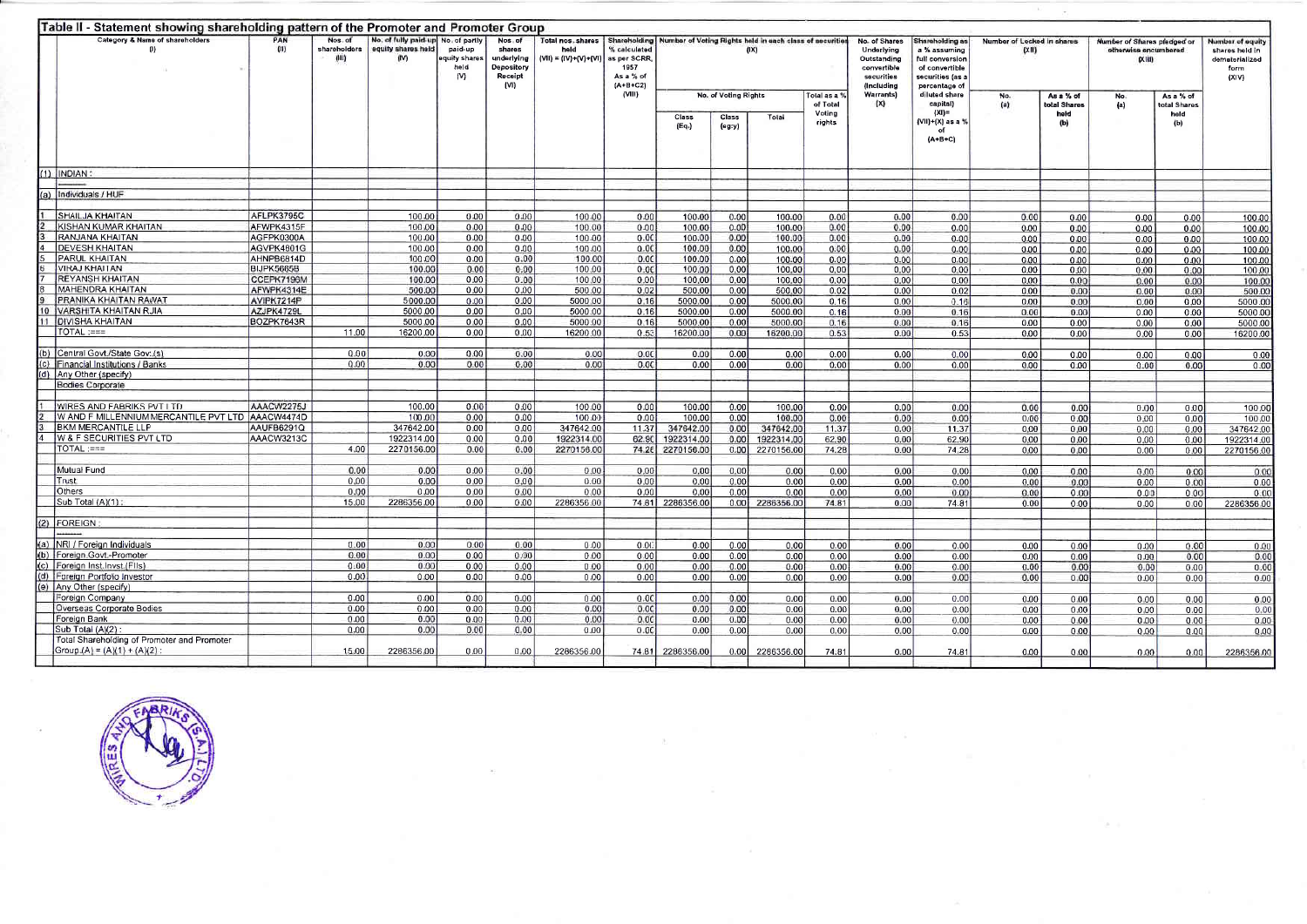## Table III - Statement showing shareholding pattern of the Public shareholder

| Table III - Statement showing shareholding pattern of the Public shareholder<br>Category & Name of shareholders |                                                                | PAN        | Nos. of               | No. of fully paid-       | No. of partly            | Nos. of               | Total nos.               | Shareholdin                           |                  |                      | Number of Voting Rights held in each class of |                         | No. of                                       | Shareholding as a %                                                   | Number of Locked in |                              | <b>Number of Shares</b>            |                              | <b>Jumber of equity</b>          |
|-----------------------------------------------------------------------------------------------------------------|----------------------------------------------------------------|------------|-----------------------|--------------------------|--------------------------|-----------------------|--------------------------|---------------------------------------|------------------|----------------------|-----------------------------------------------|-------------------------|----------------------------------------------|-----------------------------------------------------------------------|---------------------|------------------------------|------------------------------------|------------------------------|----------------------------------|
|                                                                                                                 | (1)                                                            | (II)       | shareholders<br>(III) | up equity<br>shares held | paid-up<br>equity shares | shares<br>underlying  | shares held<br>$(VII) =$ | g %<br>calculated                     |                  | securities<br>(IX)   |                                               |                         | Shares<br>Underlying                         | assuming full<br>conversion of                                        | shares<br>IXII      |                              | pledged or otherwise<br>encumbered |                              | shares held in<br>dematerialized |
|                                                                                                                 |                                                                |            |                       | (IV)                     | held<br>(V)              | Depository<br>Receipt | $(IV)+(V)+(VI)$          | as per<br><b>SCRR, 1957</b>           |                  | No. of Voting Rights |                                               | Total as a<br>% of Tota | Outstanding<br>convertible                   | convertible securities<br>(as a percentage of                         | No.<br>(a)          | As a % of<br>total           | No.<br>(a)                         | As a % of<br>total           | form<br>(XIV)                    |
|                                                                                                                 |                                                                |            |                       |                          |                          | (V)                   |                          | As a % of<br>$(A + B + C2)$<br>(VIII) | Class<br>(Eq)    | Class<br>(eg:y)      | Total                                         | Voting<br>rights        | securities<br>(Including<br>Warrantsi<br>(X) | diluted share capital)<br>(XI)=<br>$(VII)+(X)$ as a % of<br>$(A+B+C)$ |                     | <b>Shares</b><br>held<br>(b) |                                    | <b>Shares</b><br>held<br>(b) |                                  |
|                                                                                                                 |                                                                |            |                       |                          |                          |                       |                          |                                       |                  |                      |                                               |                         |                                              |                                                                       |                     |                              |                                    |                              |                                  |
|                                                                                                                 | (1) Institutions:                                              |            |                       |                          |                          |                       |                          |                                       |                  |                      |                                               |                         |                                              |                                                                       |                     |                              |                                    |                              |                                  |
|                                                                                                                 | (a) Mutual Funds / UTI                                         |            |                       |                          |                          |                       |                          |                                       |                  |                      |                                               |                         |                                              |                                                                       |                     |                              |                                    |                              |                                  |
|                                                                                                                 | LIC MUTUAL FUND                                                | AAATL1207G |                       | 100.00                   | 0.00                     | 0.00                  | 100.00                   | 0.00                                  | 100.00           | 0.00                 | 100.00                                        | 0.00                    | 0.00                                         | 0.00                                                                  | 0.00                | 0.00                         | 0.00                               | 0.00                         | 100.00                           |
|                                                                                                                 | <b>CANARA BANK - TRUSTEE CANBANK</b>                           |            |                       |                          |                          |                       |                          |                                       |                  |                      |                                               |                         |                                              |                                                                       |                     |                              |                                    |                              |                                  |
|                                                                                                                 | MUTUAL FUND <br>$TOTAL := =$                                   |            | 2.00                  | 450.00<br>550.00         | 0.00<br>0.00             | 0.00<br>0.00          | 450.00<br>550.00         | 0.01<br>0.02                          | 450.00<br>550.00 | 0.00<br>0.00         | 450.00<br>550.00                              | 0.01<br>0.02            | 0.00<br>0.00                                 | 0.01<br>0.02                                                          | 0.00<br>0.00        | 0.00<br>0.00                 | 0.00                               | 0.00                         | 0.00                             |
|                                                                                                                 |                                                                |            |                       |                          |                          |                       |                          |                                       |                  |                      |                                               |                         |                                              |                                                                       |                     |                              | 0.00                               | 0.00                         | 100.00                           |
|                                                                                                                 | (b) Venture Capital Funds                                      |            | 0.00                  | 0.00                     | 0.00                     | 0.00                  | 0.00                     | 0.00                                  | 0.00             | 0.00                 | 0.00                                          | 0.00                    | 0.00                                         | 0.00                                                                  | 0.00                | 0.00                         | 0.00                               | 0.00                         | 0.00                             |
| (c)                                                                                                             | Alternate Investment Fund                                      |            | 0.00                  | 0.00                     | 0.00                     | 0.00                  | 0.00                     | 0.00                                  | 0.00             | 0.00                 | 0.00                                          | 0.00                    | 0.00                                         | 0.00                                                                  | 0.00                | 0.00                         | 0.00                               | 0.00                         | 0.00                             |
| (d)<br>(e)                                                                                                      | Foreign Venture Capital Investor<br>Foreign Portfolio Investor |            | 0.00<br>0.00          | 0.00<br>0.00             | 0.00<br>0.00             | 0.00<br>0.00          | 0.00<br>0.00             | 0.00<br>0.00                          | 0.00<br>0.00     | 0.00<br>0.00         | 0.00<br>0.00                                  | 0.00<br>0.00            | 0.00<br>0.00                                 | 0.00<br>0.00                                                          | 0.00<br>0.00        | 0.00<br>0.00                 | 0.00<br>0.00                       | 0.00<br>0.00                 | 0.00<br>0.00                     |
| l(f)                                                                                                            | Financial Institutions/Banks                                   |            |                       |                          |                          |                       |                          |                                       |                  |                      |                                               |                         |                                              |                                                                       |                     |                              |                                    |                              |                                  |
|                                                                                                                 | THE GREATER BOMBAY CO-OPERATIVE                                |            |                       |                          |                          |                       |                          |                                       |                  |                      |                                               |                         |                                              |                                                                       |                     |                              |                                    |                              |                                  |
|                                                                                                                 | <b>BANK</b><br>FEDERAL BANK LTD                                | AAAFT1403C |                       | 100.00<br>100.00         | 0.00<br>0.00             | 0.00<br>0.00          | 100.00<br>100.00         | 0.00<br>0.00                          | 100.00<br>100.00 | 0.00<br>0.00         | 100.00<br>100.00                              | 0.00<br>0.00            | 0.00<br>0.00                                 | 0.00<br>0.00                                                          | 0.00<br>0.00        | 0.00<br>0.00                 | 0.00<br>0.00                       | 0.00<br>0.00                 | 100.00<br>0.00                   |
|                                                                                                                 | TOTAL :===                                                     |            | 2.00                  | 200.00                   | 0.00                     | 0.00                  | 200.00                   | 0.01                                  | 200.00           | 0.00                 | 200.00                                        | 0.01                    | 0.00                                         | 0.01                                                                  | 0.00                | 0.00                         | 0.00                               | 0.00                         | 100.00                           |
| (q)                                                                                                             | Insurance Companies                                            |            | 0.00                  | 0.00                     | 0.00                     | 0.00                  | 0.00                     | 0.00                                  | 0.00             | 0.00                 | 0.00                                          | 0.00                    | 0.00                                         | 0.00                                                                  | 0.00                | 0.00                         | 0.00                               | 0,00                         | 0.00                             |
| (h)                                                                                                             | <b>Provident Funds/Pension Funds</b>                           |            | 0.00                  | 0.00                     | 0.00                     | 0.00                  | 0.00                     | 0.00                                  | 0.00             | 0.00                 | 0.00                                          | 0.00                    | 0.00                                         | 0.00                                                                  | 0.00                | 0.00                         | 0.00                               | 0.00                         | 0.00                             |
| (i)                                                                                                             | Any Other (specify)                                            |            |                       |                          |                          |                       |                          |                                       |                  |                      |                                               |                         |                                              |                                                                       |                     |                              |                                    |                              |                                  |
|                                                                                                                 | Foreign Inst.Invst.(FIIs)<br>Sub Total (B)(1):                 |            | 0.00<br>4.00          | 0.00<br>750.00           | 0.00<br>0.00             | 0.00<br>0.00          | 0.00<br>750.00           | 0.00<br>0.02                          | 0.00<br>750.00   | 0.00<br>0.00         | 0.00<br>750.00                                | 0.00<br>0.02            | 0.00<br>0.00                                 | 0.00<br>0.02                                                          | 0.00<br>0.00        | 0.00<br>0.00                 | 0.00<br>0.00                       | 0.00<br>0.00                 | 0.00<br>200.00                   |
|                                                                                                                 |                                                                |            |                       |                          |                          |                       |                          |                                       |                  |                      |                                               |                         |                                              |                                                                       |                     |                              |                                    |                              |                                  |
| (2)                                                                                                             | Central Govt./State Govt./                                     |            |                       |                          |                          |                       |                          |                                       |                  |                      |                                               |                         |                                              |                                                                       |                     |                              |                                    |                              |                                  |
|                                                                                                                 | President of India                                             |            | 0.00                  | 0.00                     | 0.00                     | 0.00                  | 0.00                     | 0.00                                  | 0.00             | 0.00                 | 0.00                                          | 0.00                    | 0.00                                         | 0.00                                                                  | 0.00                | 0.00                         | 0.00                               | 0.00                         | 0.00                             |
|                                                                                                                 | Sub Total $(B)(2)$                                             |            | 0.00                  | 0.00                     | 0.00                     | 0.00                  | 0.00                     | 0.00                                  | 0.00             | 0.00                 | 0.00                                          | 0.00                    | 0.00                                         | 0.00                                                                  | 0.00                | 0.00                         | 0.00                               | 0.00                         | 0.00                             |
| (3)                                                                                                             | Non-institutions:                                              |            |                       |                          |                          |                       |                          |                                       |                  |                      |                                               |                         |                                              |                                                                       |                     |                              |                                    |                              |                                  |
|                                                                                                                 |                                                                |            |                       |                          |                          |                       |                          |                                       |                  |                      |                                               |                         |                                              |                                                                       |                     |                              |                                    |                              |                                  |
|                                                                                                                 | (a) Individuals -                                              |            |                       |                          |                          |                       |                          |                                       |                  |                      |                                               |                         |                                              |                                                                       |                     |                              |                                    |                              |                                  |
|                                                                                                                 | i) Indv.shareholders holding<br>nominal share capital upto     |            |                       |                          |                          |                       |                          |                                       |                  |                      |                                               |                         |                                              |                                                                       |                     |                              |                                    |                              |                                  |
|                                                                                                                 | Rs. 2 Lakh.                                                    |            |                       |                          |                          |                       |                          |                                       |                  |                      |                                               |                         |                                              |                                                                       |                     |                              |                                    |                              |                                  |
|                                                                                                                 |                                                                |            | 3130.00               | 511009.00                | 0.00                     |                       | 0.00 511009.00           | 16.72                                 | 511009.00        | 0.00                 | 511009.00                                     | 16.72                   | 0.00                                         | 16.72                                                                 | 0.00                | 0.00                         | 0.00                               | 0.00                         | 378323.00                        |
|                                                                                                                 | TOTAL :===                                                     |            | 3130.00               | 511009.00                | 0.00                     |                       | 0.00 511009.00           | 16.72                                 | 511009.00        | 0.00                 | 511009.00                                     | 16.72                   | 0.00                                         | 16.72                                                                 | 0.00                | 0.00                         | 0.00                               | 0.00                         | 378323.00                        |
|                                                                                                                 | ii) Indv.shareholders holding                                  |            |                       |                          |                          |                       |                          |                                       |                  |                      |                                               |                         |                                              |                                                                       |                     |                              |                                    |                              |                                  |
|                                                                                                                 | nominal share capital in                                       |            |                       |                          |                          |                       |                          |                                       |                  |                      |                                               |                         |                                              |                                                                       |                     |                              |                                    |                              |                                  |
|                                                                                                                 | excess of Rs. 2 Lakh                                           |            |                       |                          |                          |                       |                          |                                       |                  |                      |                                               |                         |                                              |                                                                       |                     |                              |                                    |                              |                                  |
|                                                                                                                 | <b>SUMEDHA SHARMA</b>                                          | ASJPS5177K |                       | 21392.00                 | 0.00                     | 0.00                  | 21392.00                 | 0.70                                  | 21392.00         | 0.00                 | 21392.00                                      | 0.70                    | 0.00                                         | 0.70                                                                  | 0.00                | 0.00                         | 0.00                               | 0.00                         | 21392.00                         |
|                                                                                                                 | TOTAL:===                                                      |            | 1.00                  | 21392.00                 | 0.00                     | 0.00                  | 21392.00                 | 0.70                                  | 21392.00         | 0.00                 | 21392.00                                      | 0.70                    | 0.00                                         | 0.70                                                                  | 0.00                | 0.00                         | 0.00                               | 0.00                         | 21392.00                         |
|                                                                                                                 |                                                                |            |                       |                          |                          |                       |                          |                                       |                  |                      |                                               |                         |                                              |                                                                       |                     |                              |                                    |                              |                                  |
|                                                                                                                 | (b) NBFCs registered with RBI<br>(c) Employee Trusts           |            | 0.00<br>0.00          | 0.00<br>0.00             | 0.00<br>0.00             | 0.00<br>0.00          | 0.00<br>0.00             | 0.00<br>0.00                          | 0.00<br>0.00     | 0.00<br>0.00         | 0.00<br>0.00                                  | 0.00<br>0.00            | 0.00<br>0.00                                 | 0.00<br>0.00                                                          | 0.00<br>0.00        | 0.00<br>0.00                 | 0.00<br>0.00                       | 0.00<br>0.00                 | 0.00<br>0.00                     |
|                                                                                                                 | (d) Overseas Depositories (holding                             |            |                       |                          |                          |                       |                          |                                       |                  |                      |                                               |                         |                                              |                                                                       |                     |                              |                                    |                              |                                  |
|                                                                                                                 | <b>COLLEGE DEL</b><br>DRs) (balancing figure)                  |            | 0.00                  | 0.00                     | 0.00                     | 0.00                  | 0.00                     | 0.00                                  | 0.00             | 0.00                 | 0.00                                          | 0.00                    | 0.00                                         | 0.00                                                                  | 0.00                | 0.00                         | 0.00                               | 0.00                         | 0.00                             |
|                                                                                                                 | (e) Any Other (specify):                                       |            |                       |                          |                          |                       |                          |                                       |                  |                      |                                               |                         |                                              |                                                                       |                     |                              |                                    |                              |                                  |
|                                                                                                                 | <b>Bodies Corporate</b><br>160<br>i) Holding 1% and above:     |            |                       |                          |                          |                       |                          |                                       |                  |                      |                                               |                         |                                              |                                                                       |                     |                              |                                    |                              |                                  |
|                                                                                                                 | FOUNTAIN VANIJYA PRIVATE LIMITED                               | AABO 14076 |                       | 139204.00                | 0.00                     | 0.00                  | 139204.00                | 4.55                                  | 139204.00        | 0.00                 | 139204.00                                     | 4.55                    | 0.00                                         | 4.55                                                                  | 0.00                | 0.00                         | 0.00                               | 0.00                         | 139204.00                        |
|                                                                                                                 | TOTAL :===                                                     |            | 1.00                  | 139204.00                | 0.00                     |                       | $0.00$ 139204.00         | 4 5 5                                 | 139204.00        | 0.00                 | 139204.00                                     | 4.55                    | 0.00                                         | 4.55                                                                  |                     |                              | 0.00                               |                              |                                  |
|                                                                                                                 |                                                                |            |                       |                          |                          |                       |                          |                                       |                  |                      |                                               |                         |                                              |                                                                       | 0.00                | 0.00                         |                                    | 0.00                         | 139204.00                        |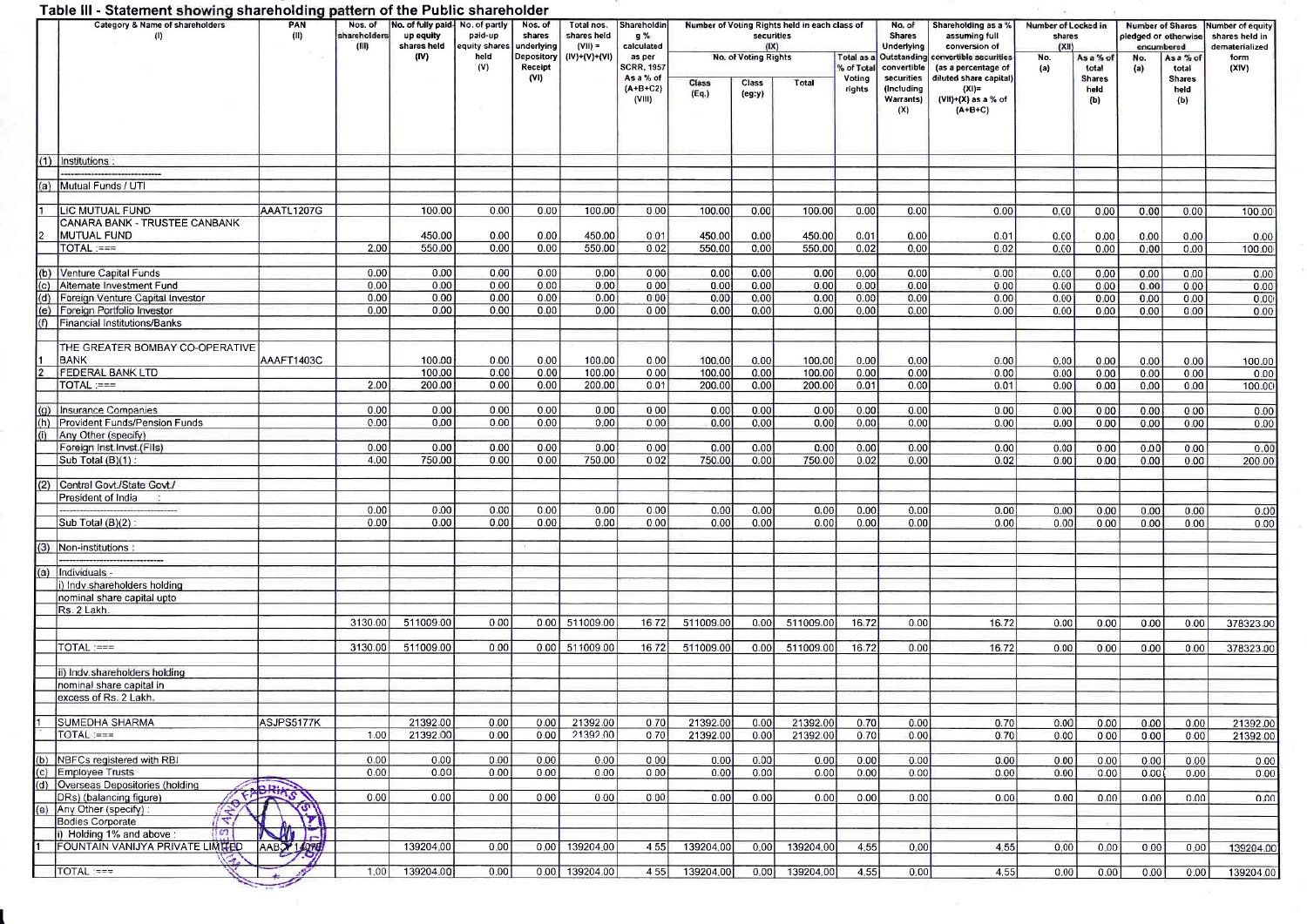| ii) Holding Less than 1% :                                   |                   |         |                    |      |      |                 |       |                   |      |                 |        |      |        |       |      |      |      |            |
|--------------------------------------------------------------|-------------------|---------|--------------------|------|------|-----------------|-------|-------------------|------|-----------------|--------|------|--------|-------|------|------|------|------------|
|                                                              |                   | 29.00   | 21425.00           | 0.00 | 0.00 | 21425.00        | 0.70  | 21425.00          | 0.00 | 21425.00        | 0.70   | 0.00 | 0.70   | 0.00  | 0.00 | 0.00 | 0.00 | 21125.00   |
| $TOTAL := =$                                                 |                   | 29.00   | 21425.00           | 0.00 | 0.00 | 21425.00        | 0.70  | 21425.00          | 0.00 | 21425.00        | 0.70   | 0.00 | 0.70   | 0.00  | 0.00 | 0.00 | 0.00 | 21125.00   |
| Non Resident Indian                                          |                   |         |                    |      |      |                 |       |                   |      |                 |        |      |        |       |      |      |      |            |
| i) Holding 1% and above:                                     |                   |         |                    |      |      |                 |       |                   |      |                 |        |      |        |       |      |      |      |            |
| TOTAL :===                                                   |                   | 0.00    | 0.00               | 0.00 | 0.00 | 0.00            | 0.00  | 0.00              | 0.00 | 0.00            | 0.00   | 0.00 | 0.00   | 0.00  | 0.00 | 0.00 | 0.00 | 0.00       |
| i) Holding Less than 1% :                                    |                   | 41.00   | 8968.00            | 0.00 | 0.00 | 8968.00         | 0.29  | 8968.00           | 0.00 | 8968.00         | 0.29   | 0.00 | 0.29   | 0.00  | 0.00 | 0.00 | 0.00 | 5368.00    |
|                                                              |                   |         |                    |      |      |                 |       |                   |      |                 |        |      |        |       |      |      |      |            |
| TOTAL :===                                                   |                   | 41.00   | 8968.00            | 0.00 | 0.00 | 8968.00         | 0.29  | 8968.00           | 0.00 | 8968.00         | 0.29   | 0.00 | 0.29   | 0.00  | 0.00 | 0.00 | 0.00 | 5368.00    |
| Foreign National                                             |                   | 0.00    | 0.00               | 0.00 | 0.00 | 0.00            | 0.00  | 0.00              | 0.00 | 0.00            | 0.00   | 0.00 | 0.00   | 0.00  | 0.00 | 0.00 | 0.00 | 0.00       |
| Overseas Corporate Bodies                                    |                   | 0.00    | 0.00               | 0.00 | 0.00 | 0.00            | 0.00  | 0.00              | 0.00 | 0.00            | 0.00   | 0.00 | 0.00   | 0.00  | 0.00 | 0.00 | 0.00 | 0.00       |
| Foreign Bank                                                 |                   | 0.00    | 0.00               | 0.00 | 0.00 | 0.00            | 0.00  | 0.00              | 0.00 | 0.00            | 0.00   | 0.00 | 0.00   | 0.00  | 0.00 | 0.00 | 0.00 | 0.00       |
| Trust                                                        |                   | 0.00    | 0.00               | 0.00 | 0.00 | 0.00            | 0.00  | 0.00              | 0.00 | 0.00            | 0.00   | 0.00 | 0.00   | 0.00  | 0.00 | 0.00 | 0.00 | 0.00       |
| Foreign Company                                              |                   | 0.00    | 0.00               | 0.00 | 0.00 | 0.00            | 0.00  | 0.00              | 0.00 | 0.00            | 0.00   | 0.00 | 0.00   | 0.00  | 0.00 | 0.00 | 0.00 | 0.00       |
| <b>Others</b>                                                |                   | 0.00    | 0.00               | 0.00 | 0.00 | 0.00            | 0.00  | 0.00              | 0.00 | 0.00            | 0.00   | 0.00 | 0.00   | 0.00  | 0.00 | 0.00 | 0.00 | 0.00       |
| Sub Total (B)(3):                                            |                   | 3202.00 | 701998.00          | 0.00 | 0.00 | 701998.00       | 22.97 | 701998.00         | 0.00 | 701998.00       | 22.97  | 0.00 | 22.97  | 0.00  | 0.00 | 0.00 | 0.00 | 565412.00  |
| Total Public shareholding: $(B) =$<br>$(B)(1)+(B)(2)+(B)(3)$ |                   | 3206.00 | 702748.00          | 0.00 |      | 0.00 702748.00  | 22.99 | 702748.00         | 0.00 | 702748.00       | 22.99  | 0.00 | 22.99  | 0.001 | 0.00 | 0.00 | 0.00 | 565612.00  |
|                                                              |                   |         |                    |      |      |                 |       |                   |      |                 |        |      |        |       |      |      |      |            |
| <b>IEPF Authority</b>                                        |                   |         |                    |      |      |                 |       |                   |      |                 |        |      |        |       |      |      |      |            |
| INVESTOR EDUCATION AND<br>PROTECTION FUND AUTHORITY          |                   |         |                    |      |      |                 |       |                   |      |                 |        |      |        |       |      |      |      |            |
| MINISTRY OF CORPORATE AFFAIRS                                | <b>EXEMPTCATG</b> |         | 67146.00           | 0.00 | 0.00 | 67146.00        | 2.20  | 67146.00          | 0.00 | 67146.00        | 2.20   | 0.00 | 2.20   | 0.00  | 0.00 | 0.00 | 0.00 | 67146.00   |
| $TOTAL :=$                                                   |                   | 1.00    | 67146.00           | 0.00 | 0.00 | 67146.00        | 2.20  | 67146.00          | 0.00 | 67146.00        | 2.20   | 0.00 | 2.20   | 0.00  | 0.00 | 0.00 | 0.00 | 67146.00   |
| TOTAL -->                                                    |                   |         | 3222.00 3056250.00 | 0.00 |      | 0.00 3056250.00 |       | 100.00 3056250.00 |      | 0.00 3056250.00 | 100.00 | 0.00 | 100.00 | 0.00  | 0.00 | 0.00 | 0.00 | 2919114.00 |



 $\sim$ 

 $\sim$ 

 $\omega$  .  $\omega$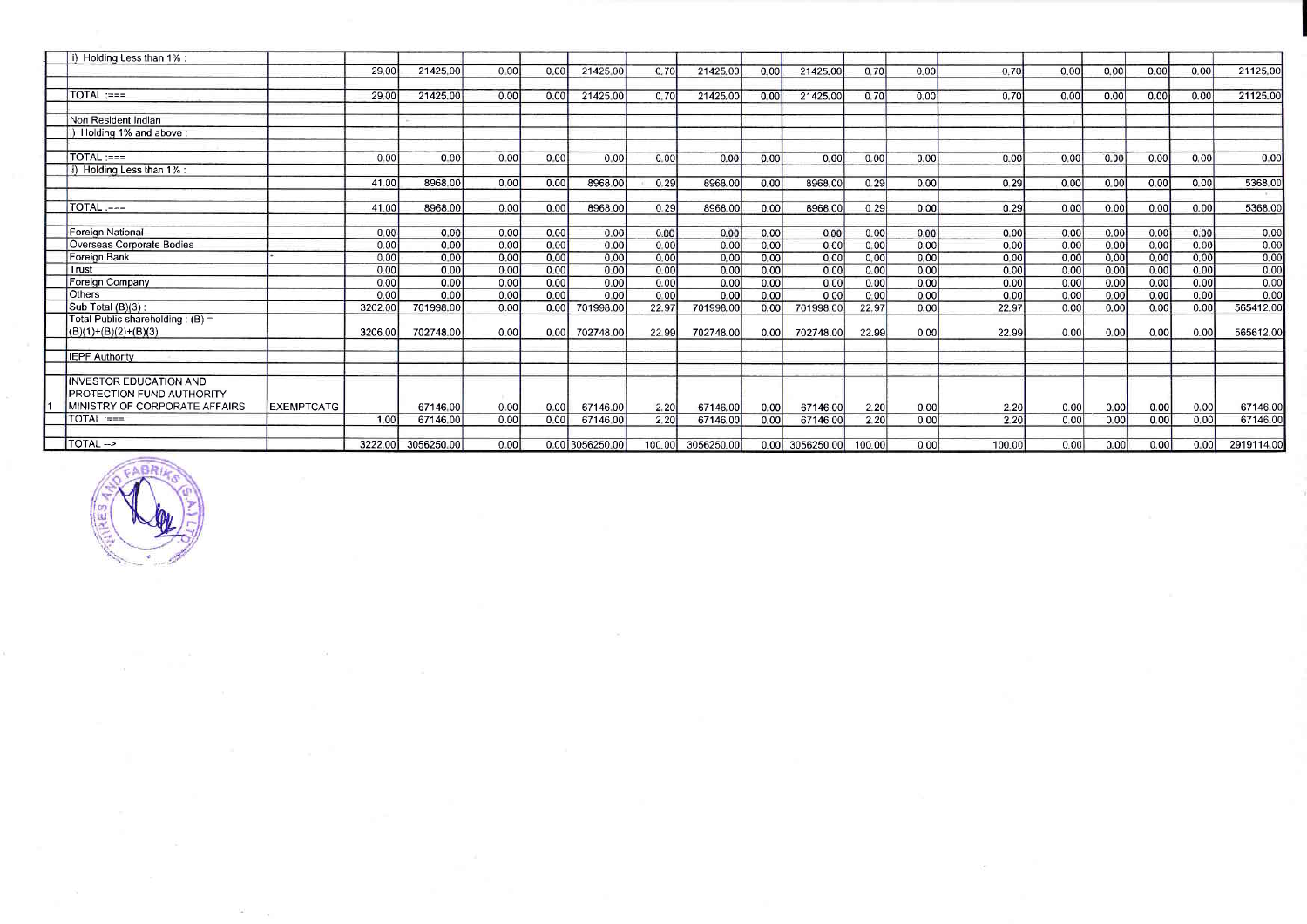## Table IV - Statement showing shareholding pattern of the Non Promoter - Non Public shareholder

|     | Category & Name of<br>shareholders<br>(I)                                                    | PAN<br>(H) | Nos. of<br>shareholders<br>(III) | No. of fully paid. No. of partly<br>paid-up<br>up equity<br>shares held<br>equity shares<br>(IV)<br>held<br>(V) |      | Nos. of<br>shares<br>underlying<br>Depository<br>Receipt<br>(VI) | Total nos.<br>shares held<br>$(VII) =$<br>(IV)+(V)+(VI) | Shareholdin<br>g %<br>calculated as<br>per SCRR,<br>1957<br>As a % of<br>$(A+B+C2)$<br>(VIII) |                       | Number of Voting Rights held in each class of<br>securities<br>(IX)<br>No. of Voting Rights<br>Total as a<br>% of Total |       |                  | No. of Shares Shareholding as Number of Locked in<br>Underlying<br>a % assuming<br>Outstanding<br>full conversion<br>convertible<br>of convertible<br>securities<br>securities (as a<br>(Including<br>percentage of<br>Warrants)<br>diluted share<br>(X)<br>capital) |                                                 | shares<br>(XII)<br>As a % of<br>No.<br>(a)<br>total |                              | <b>Number of Shares</b><br>pledged or otherwise equity shares<br>encumbered<br>(XIII)<br>As a % of<br>No.<br>(a)<br>total |                              | <b>Number of</b><br>held in<br>dematerialize<br>d form<br>(XIV) |
|-----|----------------------------------------------------------------------------------------------|------------|----------------------------------|-----------------------------------------------------------------------------------------------------------------|------|------------------------------------------------------------------|---------------------------------------------------------|-----------------------------------------------------------------------------------------------|-----------------------|-------------------------------------------------------------------------------------------------------------------------|-------|------------------|----------------------------------------------------------------------------------------------------------------------------------------------------------------------------------------------------------------------------------------------------------------------|-------------------------------------------------|-----------------------------------------------------|------------------------------|---------------------------------------------------------------------------------------------------------------------------|------------------------------|-----------------------------------------------------------------|
|     |                                                                                              |            |                                  |                                                                                                                 |      |                                                                  |                                                         |                                                                                               | <b>Class</b><br>(Eq.) | Class<br>y                                                                                                              | Total | Voting<br>rights |                                                                                                                                                                                                                                                                      | $(XI)=$<br>$(VII)+(X)$ as a %<br>പ<br>$(A+B+C)$ |                                                     | <b>Shares</b><br>held<br>(b) |                                                                                                                           | <b>Shares</b><br>held<br>(b) |                                                                 |
| (1) | Custodian.DR Holder                                                                          |            | 0.00                             | 0.00                                                                                                            | 0.00 | 0.001                                                            | 0.001                                                   | 0.001                                                                                         | 0.00                  | 0.00                                                                                                                    | 0.00  | 0.00             | 0.00                                                                                                                                                                                                                                                                 | 0.00                                            | 0.00                                                | 0.00                         | 0.00                                                                                                                      | 0.00                         | 0.00                                                            |
| (2) | Employee Benefit Trust<br>under SEBI (share based)<br>Employee Benefit)<br>Regulations, 2014 |            | 0.00                             | 0.00                                                                                                            | 0.00 | 0.00                                                             | 0.00                                                    | 0.00                                                                                          | 0.00                  | 0.00                                                                                                                    | 0.00  | 0.00             | 0.00                                                                                                                                                                                                                                                                 | 0.00                                            | 0.00                                                | 0.00                         | 0.00                                                                                                                      | 0.00                         | 0.00                                                            |
|     | <b>Total Non-Promoter -</b><br>Non-Public<br>Shareholding<br>$(C)=(C)(1)+(C)+(2)$            |            | 0.00                             | 0.00                                                                                                            | 0.00 | 0.00                                                             | 0.00                                                    | 0.00                                                                                          | 0.00                  | 0.00                                                                                                                    | 0.00  | 0.00             | 0.00                                                                                                                                                                                                                                                                 | 0.00                                            | 0.00                                                | 0.00                         | 0.00                                                                                                                      | 0.00                         | 0.00                                                            |